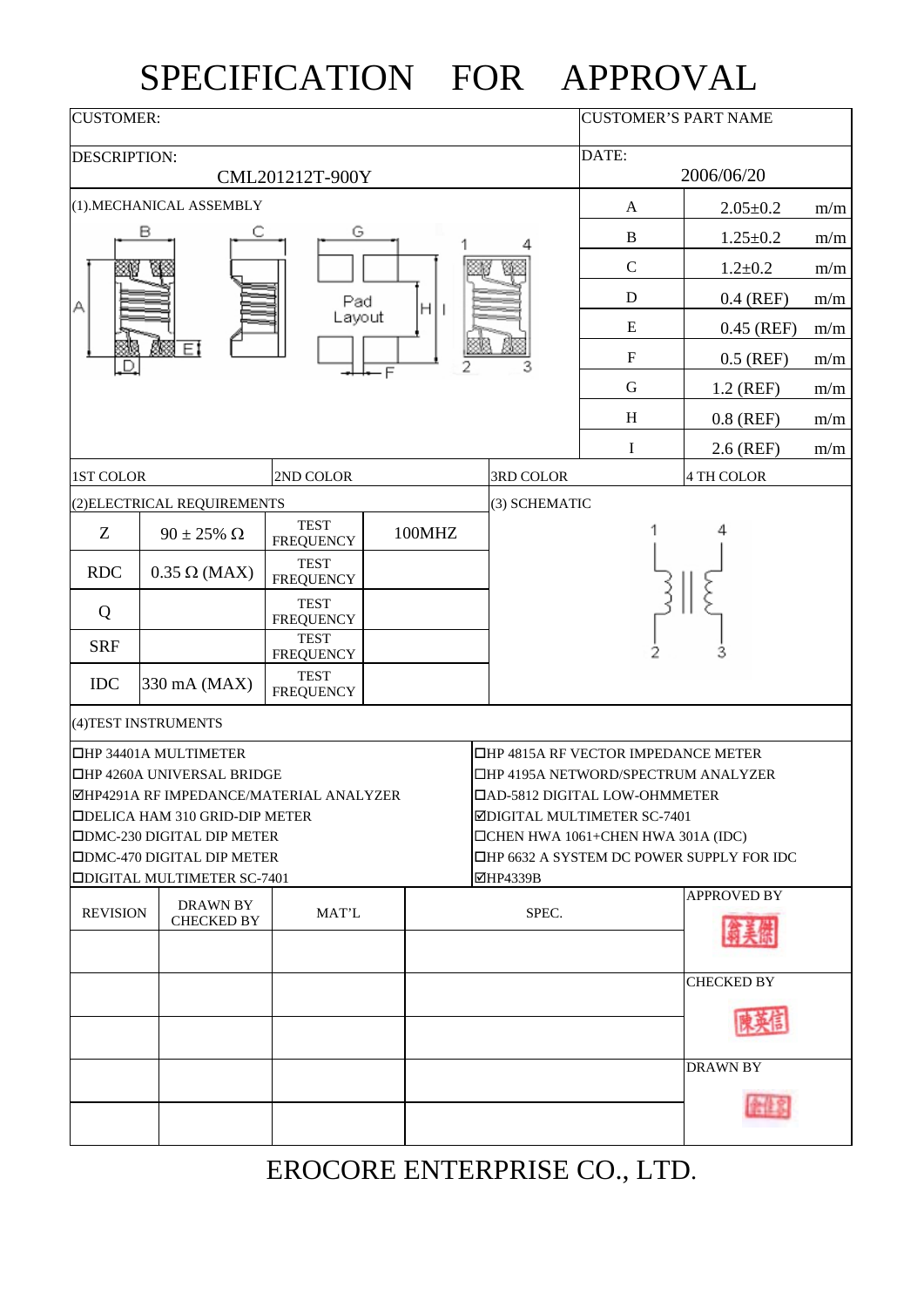## TEST DATA

| <b>CUSTOMER</b>                                            |                               |            | <b>DATE</b> |                          |  | 2006/06/20        |  |      |  |
|------------------------------------------------------------|-------------------------------|------------|-------------|--------------------------|--|-------------------|--|------|--|
| <b>DESCRIPTION</b>                                         | CML201212T-900Y               |            |             | <b>QUANTITY</b>          |  |                   |  |      |  |
|                                                            |                               |            |             |                          |  |                   |  |      |  |
| <b>TEST</b>                                                | $\ensuremath{\textnormal{Z}}$ | RDC        |             |                          |  |                   |  |      |  |
| <b>ITEM</b>                                                | $(\Omega)$                    | $(\Omega)$ |             |                          |  |                   |  |      |  |
| <b>SPEC YOUR</b>                                           |                               |            |             |                          |  |                   |  |      |  |
| ${\rm SPEC}$<br>$\boldsymbol{\mathrm{SUCCEST}}$            | 90±25%                        | 0.35 (MAX) |             |                          |  |                   |  |      |  |
| TEST FREQ.                                                 | <b>100 MHZ</b>                |            |             |                          |  |                   |  |      |  |
| $\,1$                                                      | 91                            | 0.174      |             |                          |  |                   |  |      |  |
| $\overline{2}$                                             | 85                            | 0.180      |             |                          |  |                   |  |      |  |
| $\mathfrak{Z}$                                             | 88                            | 0.188      |             |                          |  |                   |  |      |  |
| $\overline{4}$                                             | 95                            | 0.182      |             | $\bullet$                |  |                   |  |      |  |
| 5                                                          | 93                            | 0.190      |             |                          |  |                   |  |      |  |
| $\sqrt{6}$                                                 |                               |            |             |                          |  |                   |  |      |  |
| $\boldsymbol{7}$                                           |                               |            |             |                          |  |                   |  |      |  |
| $\,8\,$                                                    |                               |            |             |                          |  |                   |  |      |  |
| $\overline{9}$                                             |                               |            |             |                          |  |                   |  |      |  |
| $10\,$                                                     |                               |            |             |                          |  |                   |  |      |  |
| $\mathbf X$                                                | 90.4                          | 0.1828     |             |                          |  |                   |  |      |  |
| ${\bf R}$                                                  | $10.0\,$                      | $0.0160\,$ |             |                          |  |                   |  |      |  |
| <b>YOUR</b><br><b>SAMPLE</b>                               |                               |            |             |                          |  |                   |  |      |  |
| TEMP.<br>TEST CONDITION:                                   |                               |            |             | $20\pm2~\degree\text{C}$ |  | R.H.<br>$60 - 70$ |  | $\%$ |  |
|                                                            |                               |            |             |                          |  |                   |  |      |  |
| <b>CHECKED BY</b><br>DRAWN BY<br><b>APPROVED BY</b><br>全住家 |                               |            |             |                          |  |                   |  |      |  |

EROCORE ENTERPRISE CO., LTD.